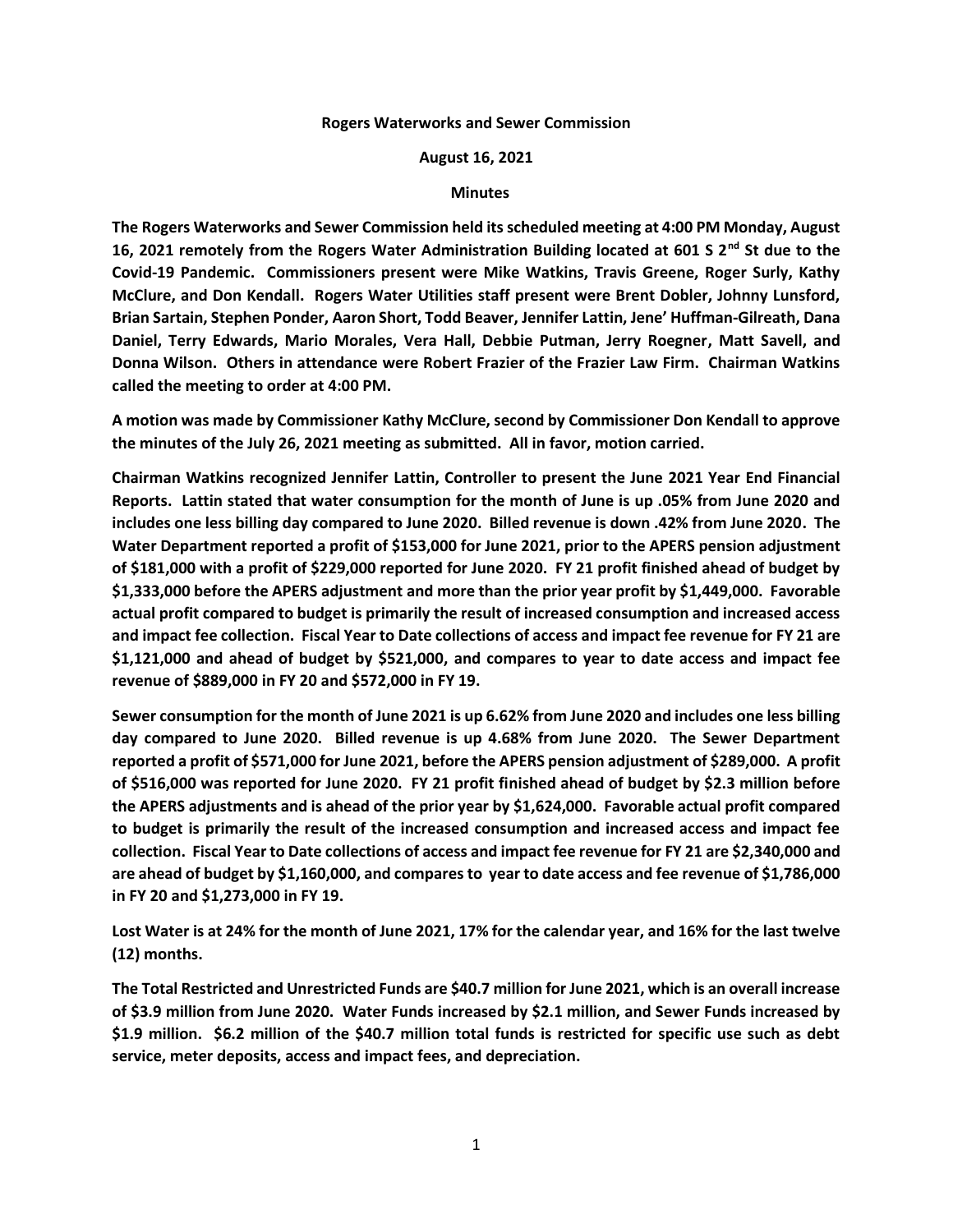**As a requirement of governmental accounting standards (GASB 68), RWU reports their proportionate share of the Arkansas Public Employees Retirement System (APERS) pension plan. You will see on the Water Department Balance Sheet and the Sewer Department Balance Sheet the items for Deferred Outflows/Pension Assets and Deferred Inflows/Pension Liabilities. These results are from APERS pension plan reporting effective June 30, 2020.**

**For FY 21, the APERS pension adjustments result in a reduction of excess revenues over expenditures of \$181,000 in the Water Department and \$290,000 in the Sewer Department. This reflects a marginal increase in Rogers Water Utilities' proportionate share of the net pension liability a discount rate of 7.15% (determined by APERS) and reflects changes in investments related to the APERS net pension liability.**

**Total FY 21 consumption increased 10.71% in the Water Department and increased 3.91% in the Sewer Department. Customer count during FY 21 increased 2.13% in the Water Department and 227% in the Sewer Department.**

**Lattin continued with presentation of the July 2021 Financial Report stating that the water consumption is down 5.37% from July 2020. Billed revenue is up 6.25%, including an additional billing day compared to July 2020. The Water Department reported a profit of \$455,000 for July 2021 with a profit of \$541,000 reported for July 2020. The difference is due to an overall decrease in revenues (\$36,000) with an increase in expenses (\$50,000). Year to date profit is less than the prior year and ahead of budget. Fiscal Year to Date collections of access and impact fee revenue for FY 22 are \$115,000 and are ahead of budget by \$61,000, and compares to year to date access and impact fee revenue of \$221,000 in FY 21 and \$115,000 in FY 20.**

**Sewer consumption for the month of July 2021 is up 4.76% from July 2020 and includes an additional billing day compared to July 2020. Billed revenue is up 16.47% from July 2020. The Sewer Department reported a profit of \$696,000 for July 2021 with a profit of \$711,000 reported for July 2020. The difference is due to an overall increase in revenues (\$38,000) with an increase in expenses (\$53,000). Year to date profit is less than the prior year and ahead of budget. Fiscal Year to Date collections of access and impact fee revenue for FY 22 are \$240,000 and are ahead of budget by \$112,000, and compares to Year to Date access and impact fee revenue of \$437,000 in FY 21 and \$257,000 in FY 20.**

**Lost Water is at 13% for the month of July 2021, 17% for the calendar year, and 15% for the last twelve (12) months.**

**The Total Restricted and Unrestricted Funds are \$42.1 million for July 2021, which is an overall increase of \$3.3 million from July 2020. Water Funds increased by approximately \$2 million and Sewer Funds increased \$1.3 million. \$7 million of the \$42.1 million total funds is restricted for specific use such as debt service, meter deposits, access and impact fees, and depreciation.**

**Chairman Watkins recognized Brian Sartain, Utility Engineer for the July Engineering Report. Sartain stated that the trend as last month continuing with fewer projects being submitted now fifteen (15) plumbing plan reviews down from twenty-four (24) last month. July new site submittals include Olive St Townhomes, Target Drive up expansion, and Pinnacle Hills Active Living Roadway indicating fewer large scale submittals received. One Engineering employee tested positive with Covid, doing well now and back to work. Arkansas St utilities are progressing to the next phase from Walnut to Poplar Street.**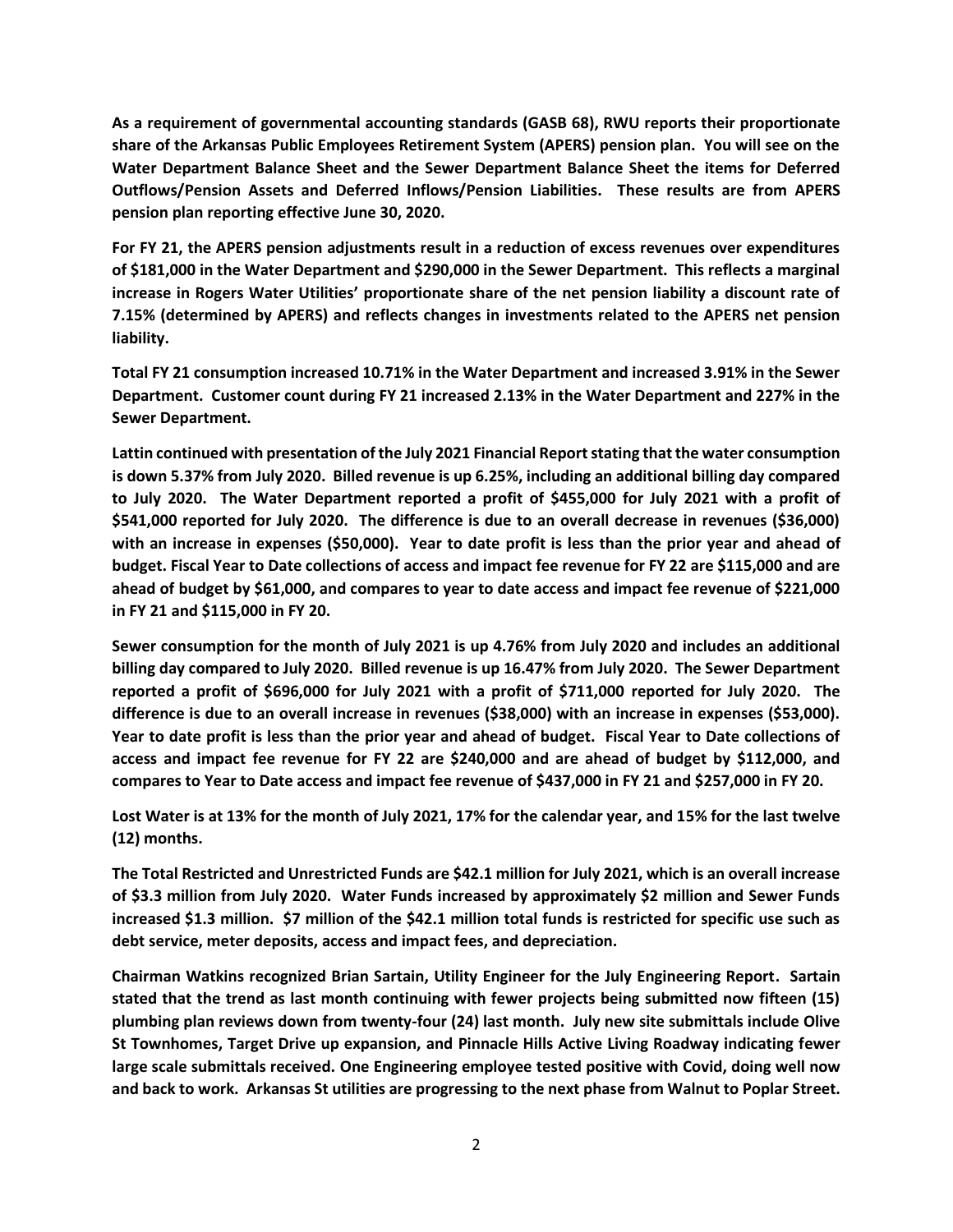**The first phase of construction of the 2021 Waterline Replacements has commenced along W Pine St from 5th to 8th Street. Staff has provided additional comments to the conceptual engineering report, and requested additional detail on layout/conveyance options on the Solids Handling/Dryer Replacement Project to develop more accurate cost estimates. A meeting is scheduled for Wednesday with the Engineering Team.**

**We have received the draft reports for capital improvements from both the Water and Wastewater Master Plans. Referring to maps, Sartain provided a brief summary of recommendations, noting that the work does not include proposed projects at the wastewater plant, and that those would be presented to the Commission in a future meeting. The draft water master plan included short term projects that were either already in the design or construction phase. Most of the larger, more costly projects (specifically elevated storage tanks and transmission main infrastructure) would be in the longer term, buildout scenario. The future transmission main from the proposed Beaver Water District pump station presents several possible options, including opportunities to partner with Bentonville. For wastewater projects, the Short-Term CIP (0-10 years) estimated \$26,635,800 and the Long-Term CIP (11-20 years) estimated a project cost of \$29,503,100. Sartain reviewed a map of highlights for the proposed CIP. The smoke testing performed by Trekk Design was completed on July 6th , indicating areas of filtration and inflow data on private service lines that CCTV does not detect. Commissioner Surly asked how RWU will address those issues. Sartain stated that staff will discuss options for repair of private services and recommend an appropriate action. Field Operations conducted a CCTV inspection of the Blossom Way Sewer and found that the condition of the pipe has worsened, showing active infiltration. Approximately two years ago RJN produced a report that indicated the need to replace this sewer line. After inspection it has been determined that this 30 inch fiberglass pipe project needs to take place in this fiscal year. Commissioner Don Kendall asked about the location. Sartain replied on the north side of Rife Medical Lane. Brent Dobler added that since this is a parallel main line, customers will not be impacted by construction on this line. There were no further questions.**

**Chairman Watkins recognized Dana Daniel, HR Director to present a brief report. He stated RWU currently has seventy-seven (77) employees at this time with one (1) current vacancy. Daniel reported the Utility has experienced challenges trying to fill employment openings during the Covid 19 Pandemic. RWU has an approximate 68% rate of our workforce that have been employed with the company two (2) years or longer. He stated that a large number of vacancies have been filled with employee referrals. He praised the RWU supervisors for providing good communication and leadership during this difficult time. Commissioner Roger Surly asked if RWU currently participated in a referral bonus. Daniel replied no. There were no further questions.**

**Chairman Watkins recognized Todd Beaver, RPCF Manager to present the July RPCF Reports. Beaver said the Discharge Monitoring Report has good results with no violations. The Industrial Pretreament Program did report surcharges totaling \$6,803.49 issued in July. Each month the self-monitoring data submitted is reviewed by the permitted industries-sampling that occurred during the previous month. A notice of violation was issued to Pel-Freez for failing to self-monitor during the 2nd quarter. Cross training continues to work well with the Industrial Pre-Treatment and the FOG Departments. New wheels have been installed on the traveling bridge filter and is operating well. Train II Rehab is still underway with minimal impact to operations. Obtaining quotes are being conducted for the dryer maintenance. Beaver did indicate that there is an approximate nine week delivery delay for polymer.**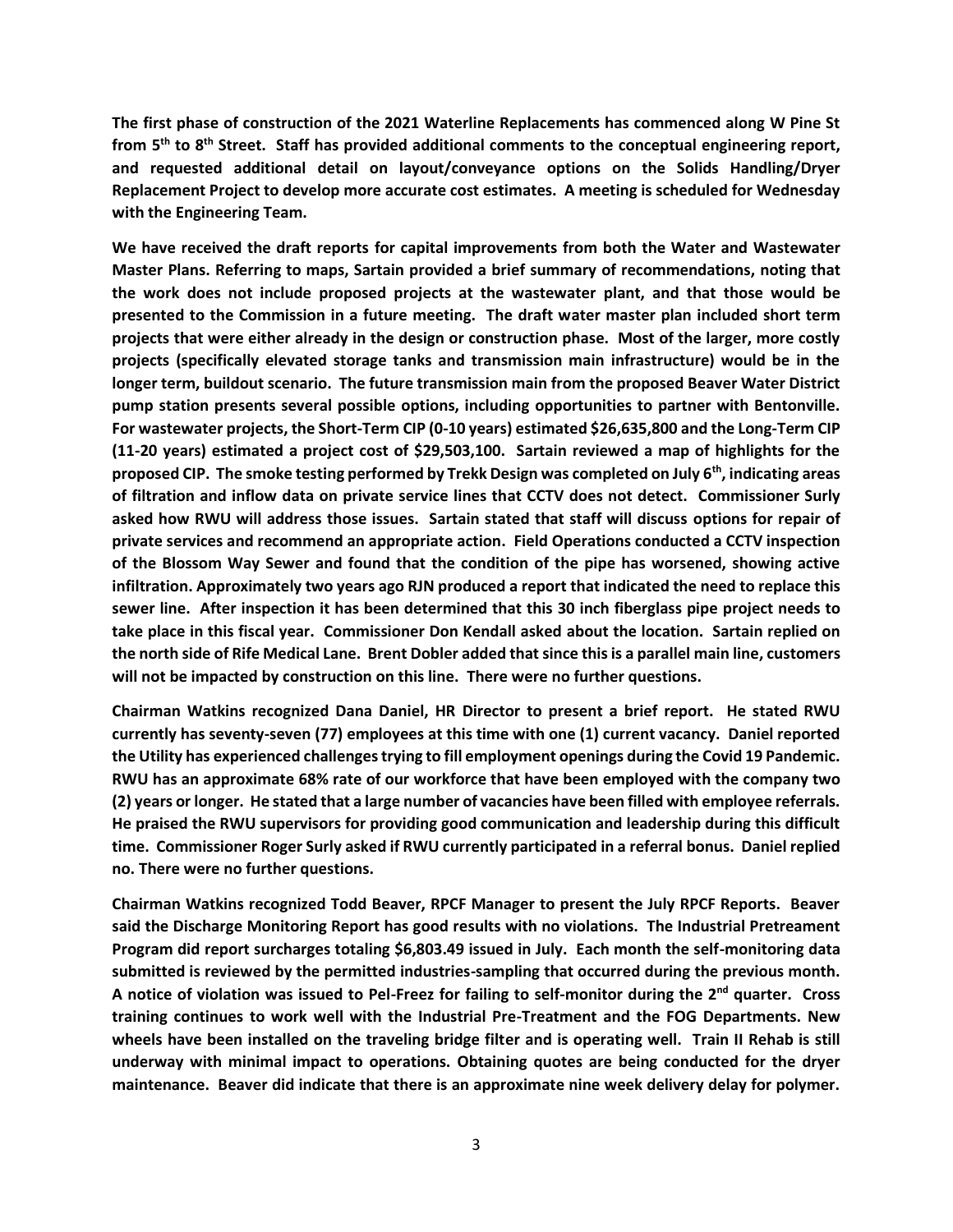**He is currently researching other avenues for this needed material. 298.8 MG was treated in July with an average flow of 8.5 MG. These flows included 4.62" of rain over 5 events. There were no questions.**

**Chairman Watkins recognized Johnny Lunsford, Operations Manager to present the July Operations Report. Lunsford shared a graph depicting information regarding the increased number of new construction sets starting in 2020 to date. This past month Field has repaired sixteen (16) leaks (five were contractor hits) and the remaining leaks were identified using leak detection. A record of sixtyeight (68) miscellaneous repairs were completed as well. Lunsford stated there were nineteen (19) homes that were issued a boil order on August 11, 2021 that was caused from a leak (plumber hit line). The boil order was lifted by the Arkansas Dept of Health on August 13, 2021. There were no questions.**

**Lunsford continued with requesting approval to purchase a 2021 Ram 5500 service truck. This vehicle is a budgeted item to replace #142. The cost has increased approximately \$1,500 from the original quoted price. A motion was made by Commissioner Travis Greene, second by Commissioner Kathy McClure to approve purchase of a 2021 Ram 5500 Chassis Cab 4x4 for a total amount of \$64,265.93 from Superior Auto Group as submitted. All in favor, motion carried.**

**Lunsford also requested approval to purchase a Caterpillar 420 Backhoe for replacement. RiggsCat is honoring the original state bid price of \$88,500 and is a budgeted item. Commissioner Kathy McClure made a motion, second by Commissioner Don Kendall to approve purchase of a Caterpillar 420 Backhoe in the amount of \$88,500 as submitted. All in favor, motion carried.**

**A request of approval to purchase a Caterpillar 306 Mini Excavator was presented by Lunsford in the amount of \$77,998.75. The current equipment that is being replaced will can be used at the RPCF. This is a budgeted item. Commissioner Travis Greene inquired about the sale of the used items. Lunsford stated that using Gov.deals to sell those items has proven very successful. A motion was made by Commissioner Travis Greene, second by Commissioner Kathy McClure to approve \$77,998.75 to purchase the Caterpillar 306 Mini Excavator from RiggsCat as submitted. All in favor, motion carried.**

**Chairman Watkins recognized Todd Beaver, RPCF Manager to request approval to purchase a Kubota Tractor M5-111HDC-1 for RPCF. This item is actually less than was budgeted. Beaver also stated that the RPCF has used Gov.deals getting success. Commissioner Kathy McClure made a motion, second by Commissioner Don Kendall to approve the purchase of a new Kubota Tractor for RPCF in the amount of \$66,220.53 as submitted. All in favor, motion carried.**

**Chairman Watkins recognized Jene' Huffman-Gilreath, Shared Services Manager to request approval to solicit bids for printing and mailing services. She is requesting approval to seek bids due to some recent issues with our current provider DFI. Commissioner Don Kendall made a motion, second by Commissioner Roger Surly to approve advertising for bids for printing and mailing services. All in favor, motion carried.**

**Chairman Watkins recognized Brent Dobler, Superintendent to present Resolution No. 21-25 Revised Sewer Impact Fee Ordinance for RFSS. Dobler stated this resolution is recommending an amendment to section 54-211 of the Code of Ordinances of the City of Rogers, Arkansas; specifying the sewer development impact fee for certain townhouses with a residential fire sprinkler system (RFSS). This Resolution simply adds "townhomes" to the existing Ordinance. A motion was made by Commissioner**